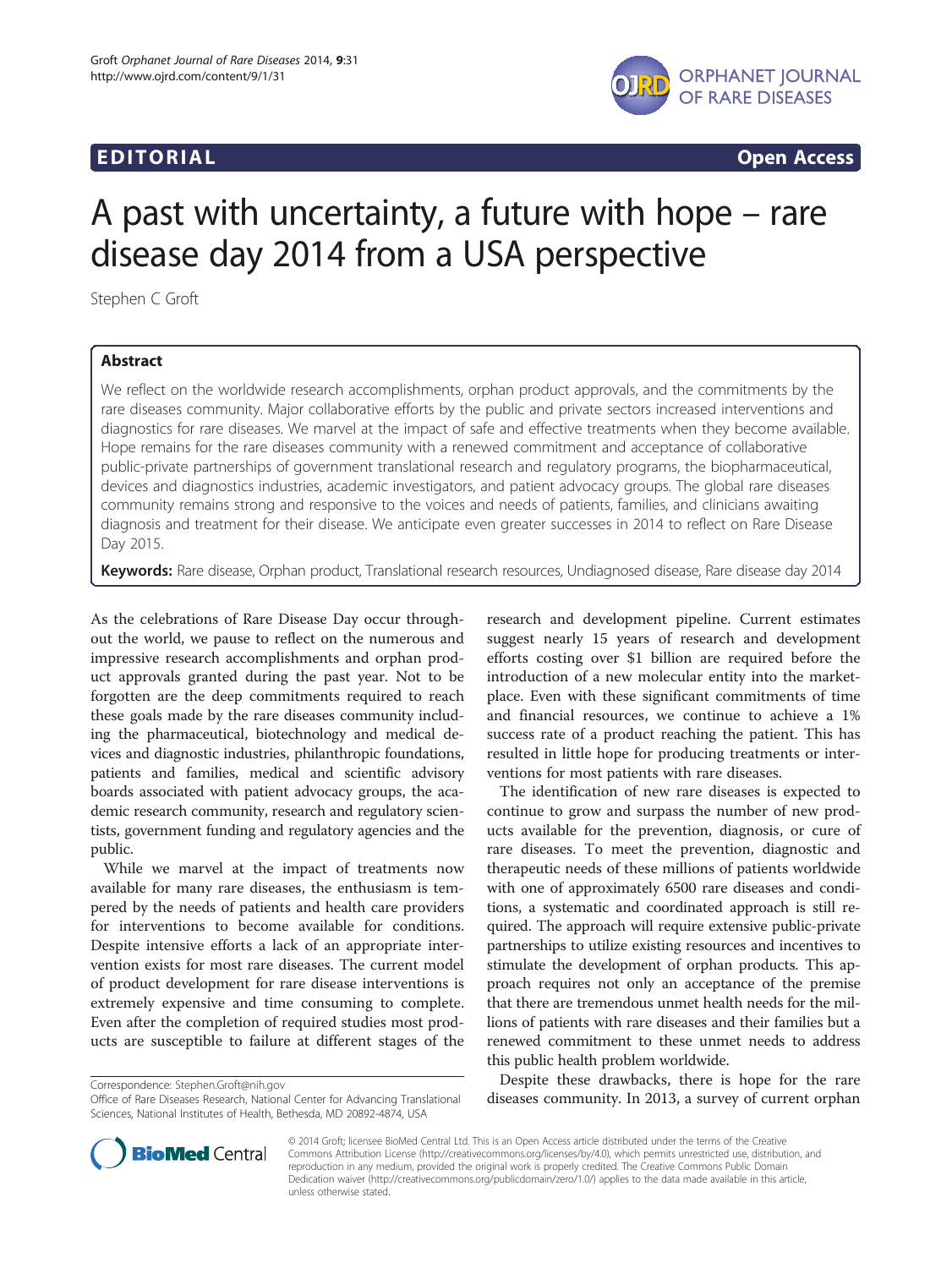product development completed by the Pharmaceutical and Research Manufacturers Association (PhRMA) revealed approximately 454 orphan products were in different stages of development. The rare diseases community awaits the arrival of these products into research clinics and in the market place for their use. The Office of Orphan Products Development at the USA FDA provided Orphan Product Designations for more than 255 possible indications. The FDA Review Divisions approved products for 30 rare diseases indications. Regulatory incentives now provide for bestowing a transferable Rare Pediatric Diseases Priority Review Voucher similar to Tropical Diseases Priority Review Voucher for these disorders when an approval for a product for these conditions is granted. Other incentives provide for expedited program development and review include Fast Track Designation, Priority Review status, accelerated approval, special incentives for development of antibiotics for selected diseases, and designation as a breakthrough therapy. Each of these programs includes distinct qualifying criteria and incentives for the community to become more familiar.

The realization exists for most interventions for rare diseases that there is an absence of sufficient pre-clinical and clinical information to enable a potentially useful product to move forward in the research and development continuum. On top of the programmatic and financial commitments to rare diseases research (\$3.623 Billion USD for approximately 9400 research projects) and orphan drug research (\$809 Million USD for 1650 research projects), the National Institutes of Health (NIH) has initiated new programs and expanded existing programs to provide the collaborative efforts required to stimulate product development or provide necessary data to enable products to move to the next stage of product development for rare, neglected, and common diseases. Several NIH institutes and centers have increased their available resources to bridge these data gaps that currently exist and may provide the traditional grants and contracts to investigators to complete the necessary work. Others will continue the collaborative efforts and provide services and support for the studies to develop the necessary information leading to a regulatory decision. Several of these programs available from the National Center for Advancing Translational Sciences including the competition of the Rare Diseases Clinical Research Network (RDCRN) Consortia, the Therapeutics for Rare and Neglected Diseases (TRND) and the Bridging Interventional Development Gaps Programs, the Drug Repurposing Program, and the Clinical and Translational Sciences Award (CTSA) program complement other models of collaborative efforts leading to product development. These models include the National Cancer Institute's Experimental Therapeutics program (NExT), and the NeuroNExT program from the National Institute of Neurological Disorders and Stroke, the Best Pharmaceuticals for Children Act (BPCA) at the National Institute of Child Health and Human Development and the Centers for Accelerated Innovation at the National Heart, Lung, and Blood Institute. Each program offers unique opportunities and requires discussions and collaborative efforts with responsible program staff. Growing emphasis on integrating information from existing and newly created patient registries and natural history studies will expand the knowledgebase for a better understanding of rare diseases.

Numerous efforts by the rare diseases community have resulted in an increase of possible interventions and diagnostics for rare diseases. With the ready access and the acceptance of the numerous collaborative approaches and resources available from many sources, more rapid development of products will occur. More recent discoveries of the molecular bases of rare diseases have enabled the identification of many possible therapeutic interventions. With support provided from the Common Fund, the Undiagnosed Diseases Program at the NIH Clinical Center Hospital will expand to more academic centers in the USA as a response to the need for better diagnostic procedures for an estimated 6% to 8% of the population who do not have an adequate diagnosis for their diseases. We anticipate the day when clinics dedicated to the diagnosis of rare diseases will be connected globally. More affordable access to results of sequencing efforts to establish the molecular basis of rare, genetic diseases will provide needed relief to those patients without a diagnosis, even if interventions are not available.

Challenges still remain such as patient recruitment from multiple countries, establishing trust in global research partnerships with appropriate sharing of data and accomplishments, the use of appropriate study design for studies with small patient populations available for a study, and the costs of orphan products.

However, optimism prevails as we consider the possible treatments related to the development of traditional small molecules, enzyme replacement therapies, monoclonal antibodies, gene and cellular therapies, RNAi compounds, nanotechnology applications, and precision or personalized medicines. Establishing and confirming diagnosis will be improved due to whole genome and exome sequencing capabilities. These advances and including many more rare diseases in the International Classification of Diseases (ICD 11) should help establish useful and reliable prevalence figures for rare diseases. Let's hope that as we celebrate Rare Disease Day 2015 we will look back on Rare Diseases Day 2014 as a continuation of many activities initiated since 1982.

Recognition and acceptance of the expanding role of patient advocacy groups and patients/families as research partners are required for advances with collaborative